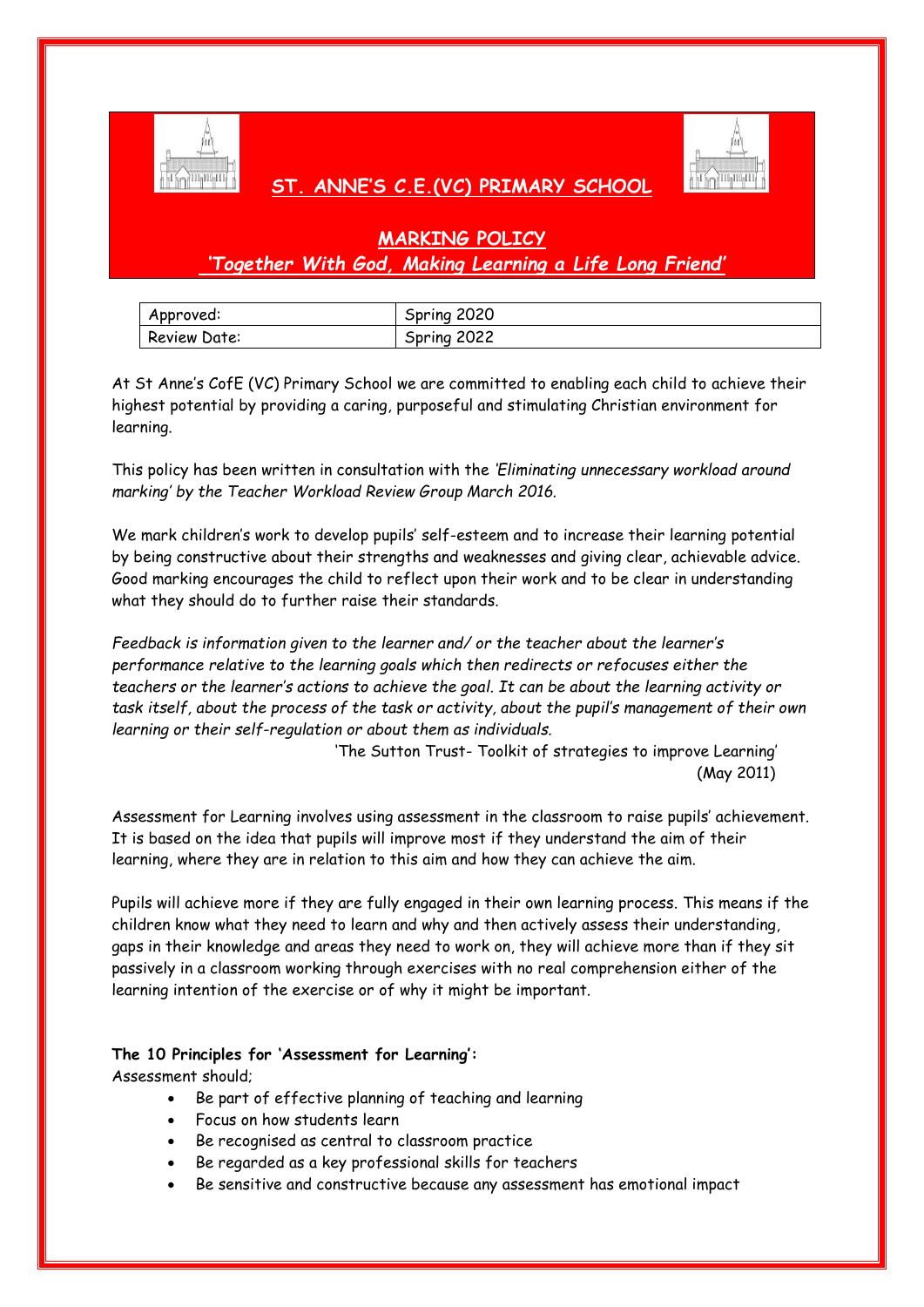- Take account of the importance of learner motivation
- Promote commitment to learning goals and a shared understanding of the criteria by which they are assessed.
- Provide constructive quidance about how to improve
- Develop learners capacity for self-assessment so that they can become reflective and self-managing
- Recognise the full range of achievements of all learners

## **Effective AfL involves:**

- Sharing learning goals
- Helping children know and recognise the standards to aim for
- Providing feedback that helps children to identify how to improve
- Believing that every pupil can improve in comparison with previous achievements
- Both teacher and pupils reviewing and reflecting on performance and progress
- Pupils learning self-assessment techniques to discover areas they need to improve
- Recognising that motivation and self-esteem, crucial for effective learning and progress, can be increased by effective assessment techniques

# **Characteristics of AfL:**

 $\bullet$ 

- Using effective questioning techniques
- Using marking and feedback strategies
- Sharing learning goals
- Peer and self-assessment

### **Aims and objectives**

We mark children's work and offer feedback in order to:

- show that we value their work, and encourage them to do the same;
- provide quality oral and written feedback to pupils which will support them to improve;
- celebrate success
- encourage, boost self-esteem and aspirations, through use of praise and encouragement;
- give a clear general picture of how far they have come in their learning, and what the next steps are;
- offer them specific information on the extent to which they have met the lesson objective and/or the individual targets set for them;
- promote self-assessment, whereby they recognise their difficulties and are encouraged to accept guidance from others;
- share expectations:
- gauge their understanding, and identify any misconceptions;
- provide further challenge;
- provide a basis both for summative and for formative assessment and inform individual tracking of progress.
- provide the ongoing assessment that should inform future lesson-planning.
- make marking manageable for teachers and teaching assistants.

### **How do we ensure effective marking and feedback?**

Four types of marking and feedback occur during teaching and learning at St Anne's: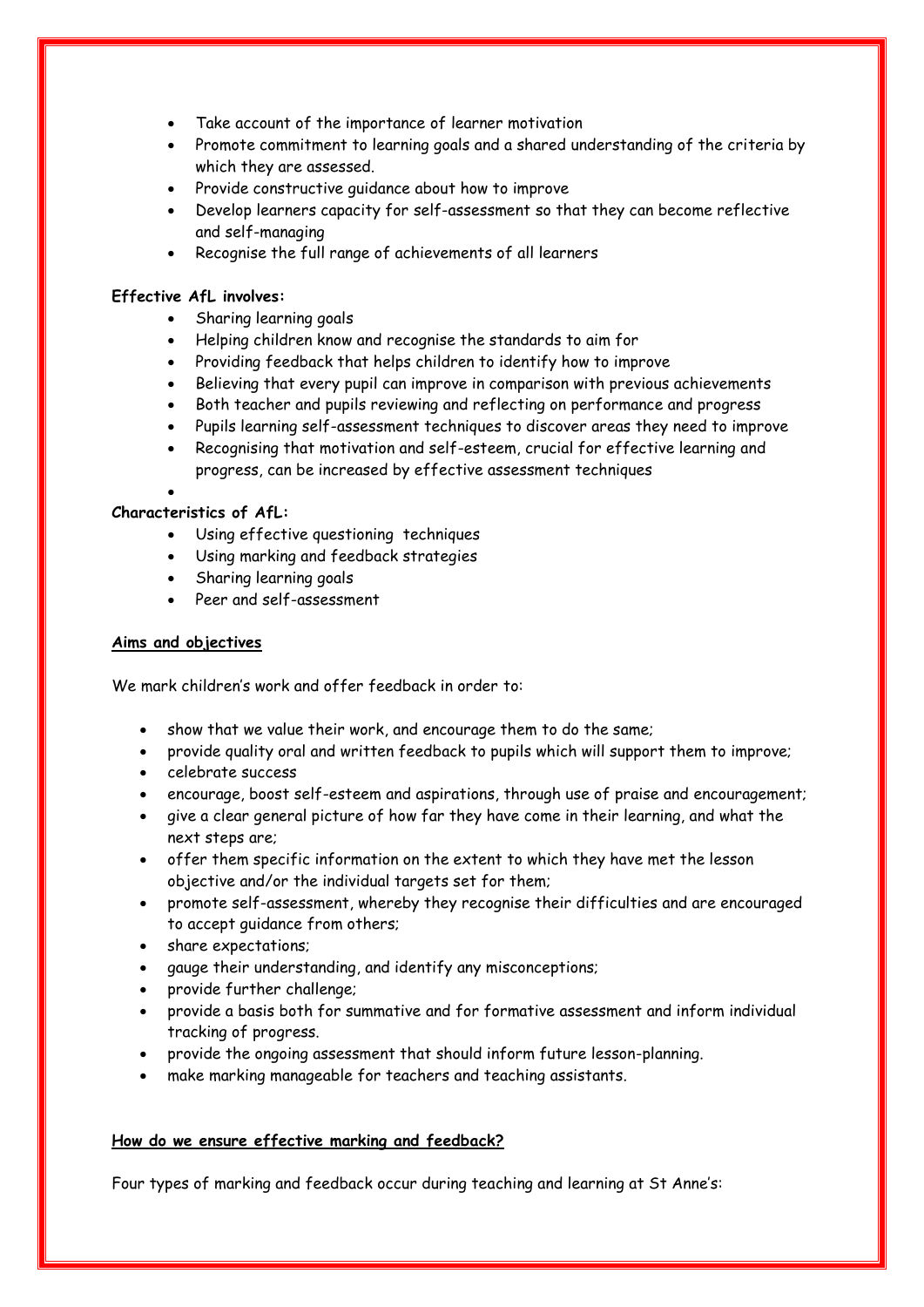i).Teachers' well considered intervention to prompt deeper thinking, and swiftly address misconceptions during lessons. This takes the form of verbal feedback and occurs through effective questioning to clarify or refocus tasks and enquiry, mini plenaries and mid-lesson adjustments. It may also be verbal feedback given during a 1:1 learning conference with a pupil or in on a group basis. For younger pupils this can be noted down to record the feedback and response process.

ii) 'Light' written marking of work, acknowledging and recognising attainment and/or progress, success and/or completion of pupils' work.

iii) Developmental Marking in which incisive feedback on attainment and success is given and response from pupils is required to strengthen the teaching and learning process in order to accelerate and deepen learning.

iv) Self-assessment and peer assessment of the attainment and success of a piece of work. This policy sets out the procedures agreed by the school to ensure a consistent and impactful approach to Effective Marking and feedback at St Anne's.

This is how we ensure our marking and feedback is effective

- The process of marking and offering feedback should be a positive one, with pride of place given to recognition of the efforts made by the child.
- The marking should always be in accordance with the lesson objective and/or the child's own personal learning targets.
- Marking of communication language and English skills should be carried out in all curriculum subjects.
- Children must be able to read and respond to the comments made, and be given time to do so. Where the child is not able to read and respond in the usual way, other arrangements for communication will be made e.g. individual, group or whole class verbal discussions regarding the outcomes of work. If a written comment is discussed verbally with an adult or another pupil, it will be highlighted.
- Marking given only in verbal form and not written down will be marked 'V' (verbal feedback given) or with a stamper.
- Comments should be appropriate to the age and ability of the child.
- Teachers should aim to promote children's self-assessment by linking marking and feedback into a wider process of engaging the child in his or her own learning. This includes sharing the learning objectives and the success criteria for the task right from the outset.
- Teachers should aim to promote peer marking where children comment on each other's work and evaluate success against agreed success criteria.
- Whenever possible, marking and feedback will involve the child directly. The younger the child, the more important it is that the feedback is oral and immediate.
- Written comments should be neat, cursive, legible and written in **green and red ink.**Green for positive aspects and red for next steps.
- The marking system should be constructive and formative.
- The formula for detailed marking is;
	- 'praise,
	- assessment against objective/ target and
	- areas for improvement and challenge.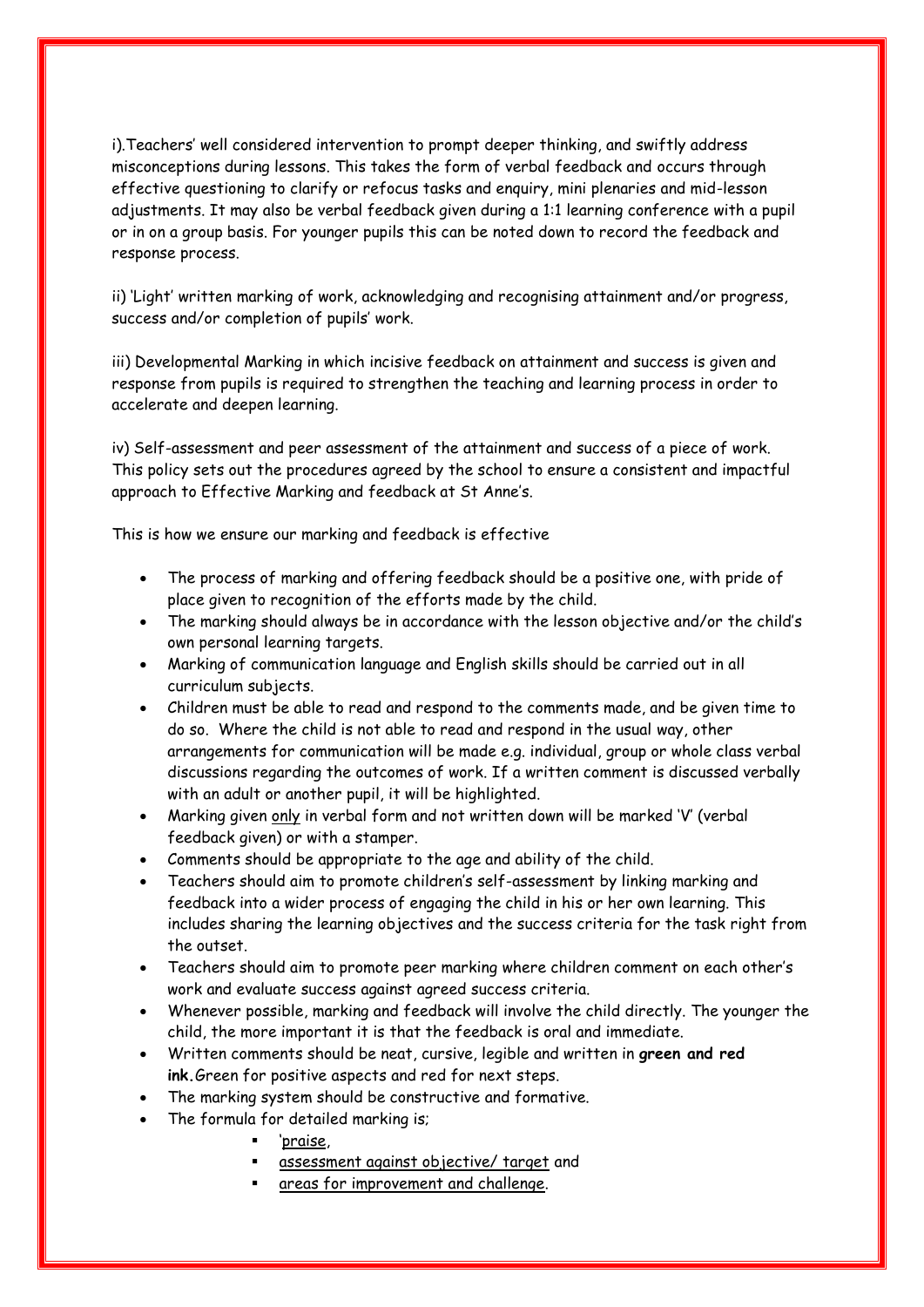- Marking and feedback may also be given by a teaching assistant and any other adults who works with a child
- Marking will normally be done before the next lesson in that subject, although this may not always be possible for longer pieces of work.
- Good presentation is expected and will be marked.

Post-lesson marking should only focus on the independent groups, not the teacher or teaching assistant guided groups. Marking and feedback will have been provided by the adult during the lesson for the guided groups. The codes (appendix 1) should be used by staff during the lesson with the pupils in the guided group when necessary. Teachers and teaching assistants will provide feedback within the lesson when working with pupils from their allocated group (mainly verbal feedback). At the end of the lesson, teachers and teaching assistants will stamp the work and record the level of the children's understanding.

### **Self and Peer-Assessment**

Pupils will self-assess their work using highlighters with Self-Assessment clearly recorded in the pupil's books. This should be informed by the Steps to Success. Provide children with time within the lesson to assess their work using self and peer assessment against the Steps to Success.

In KS2 children could peer assess each other's work using post-it notes.

Self / Peer assessment must be clearly be indicated where this has been used.

### **Role of other adults supporting**

Support staff may mark work with groups of pupils with whom they have been working. When this is the case they will follow the guidelines at the end of this policy: to initial work they have supported, identify if work was independent or supported and as appropriate give feedback verbally or through marking. If developmental marking is done then it should follow this policy and be under the supervision of the class teacher.

Supply teachers who carry out work in the school are expected to mark all work in accordance with this policy. This will be given to all new supply teachers as part of the Staff Handbook (welcome pack) on arrival in the school. A copy of this policy can also be found in the class pack.

Students in school are required to follow this policy as appropriate, however the class teacher is also required to initial marking completed by the student to ensure quality assurance. Teachers will use professional judgment in discussion with the Headteacher or Deputy Headteacher to ascertain whether the marking of all pupils' work is monitored or a sample.

#### **Rewards**

To motivate and reward children for their effort and work, each year group consistently gives out the same rewards. Rewards may include:

- A visit to another teacher, the Deputy Head Teacher or Head Teacher for praise.
- A public word of praise in front of a group, a class, a year or the whole school.
- A particularly successful piece of work may be awarded with a sticker, stamper or team point in line with the school's system of rewards.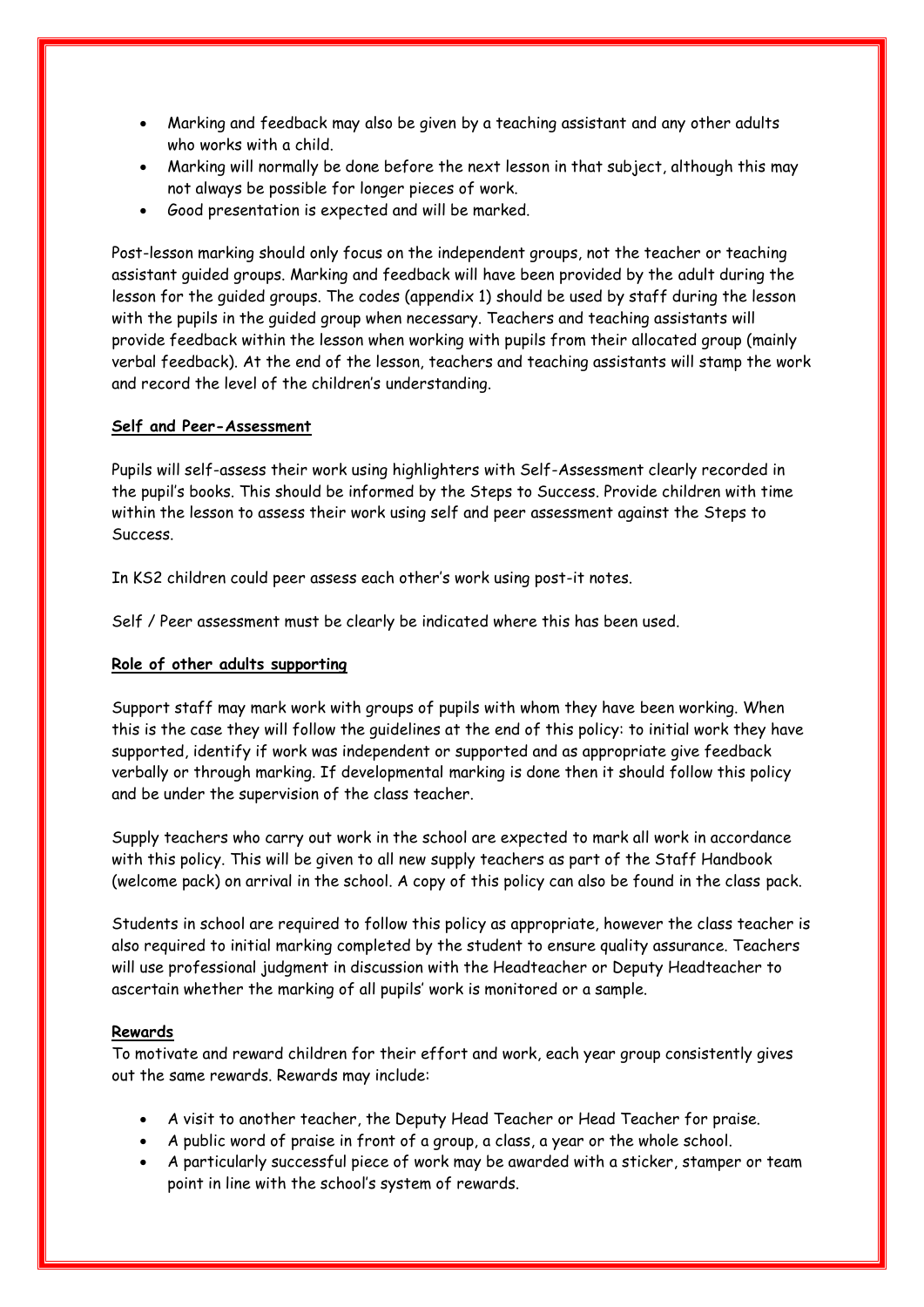### **Responsibilities**

It is the responsibility of the class teachers to ensure that this policy is consistently carried out, including enabling pupils to respond to feedback tasks.

It is the responsibility of all staff working with pupils to ensure the marking code is consistently adhered to across the school

Each subject leader has the responsibility for monitoring that the policy is being consistently carried out in their particular subject area. Likewise the SENCo has responsibility to ensure the policy is appropriately adapted and implemented for SEN pupils. This includes reference in Support Plans and agreements as appropriate.

It is the responsibility of the Headteacher and Deputy Headteacher to liaise with the Subject Leaders and to feed back to the Headteacher and Governors on the implementation of the policy, its consistency across the school and the impact it has upon progress

It is the responsibility of the Headteacher to ensure that effective marking and feedback is monitored and evaluated as part of the quality assurance of teaching and learning across the school.

### **SEN and Inclusion**

Effective feedback and marking must be accessible to all pupils and will reflect their individual needs and abilities. This may mean writing comments for specific pupils in an accessible colour, it may mean support pupils to read comments, it may mean recording verbal feedback and response. Such requirements should be identified in a pupil's passportas required.

### **Equal Opportunities**

All children have equal access to the curriculum regardless of their gender, disability or ability. We plan work that is differentiated for the performance of all groups and individuals and are committed to creating a positive climate that will enable everyone to work free from racial intimidation and harassment to achieve their potential.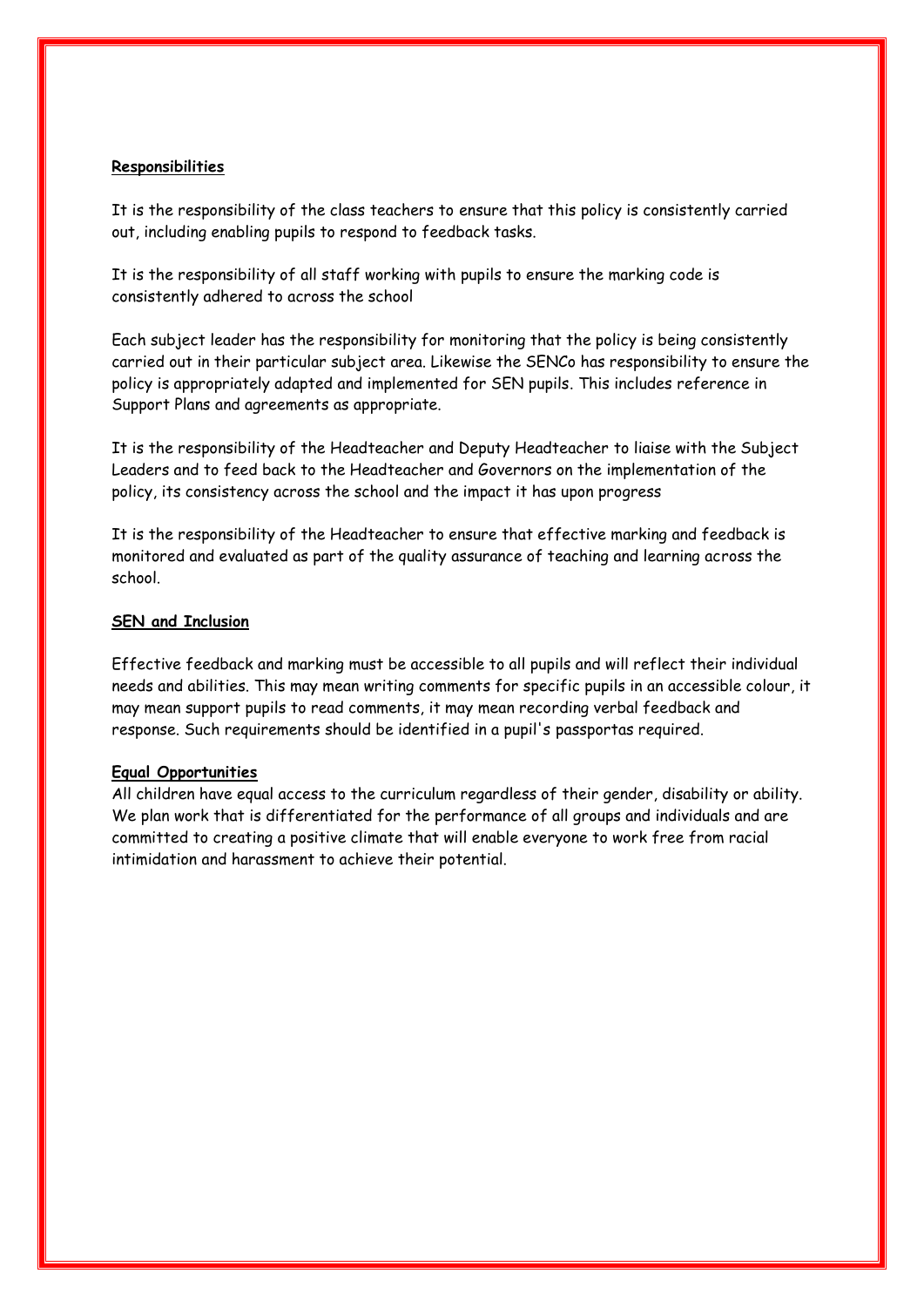# *Appendix 1*

# **Codes**

The learning title / objective / skill should be marked. The following codes indicate children's understanding and this must be evident on all work:

I= Independent G= Guided S= Supported either by adult or by effective differentiation. V= Verbal Feedback / stamper ST= Supply teacher

√√ = Learning objective met

- √ = Learning objective met in part
- = Learning objective not met
- **English Codes and Guidance**

### **Spelling Errors**

KS1 / KS2 – the incorrect spelling will be underlined, sp recorded in the margin and the correct spelling recorded at the bottom of the work. Only errors pitched at the level of the child will be picked up upon.

Punctuation that has already been taught (so should therefore be correct) will be annotated within the piece of writing. Children may be asked to continue to edit their work for this skill as necessary. This will be in the form of next steps.

Infrequent errors (e.g. missing comma) will be corrected within the writing by the marker.

Unnecessary punctuation will be circled within the writing.

Please see appendix 4 for clarification of the marking codes for writing for children.

### **Maths Codes and Guidance**

√ Correct

. Incorrect

Incorrect number formation is identified by underlining the digit (e.g. if it has been reversed or is incorrectly formed). The number is then written at the bottom for the pupil to practise.

Missing units of measure are identified by a line after the number (e.g. 78\_\_) Pupil then records the units (e.g. 78 ml)

**It is expected that all work will at least be acknowledged.** Short written marking may still be used for pupils to respond to at the start of the next lesson. These should also be used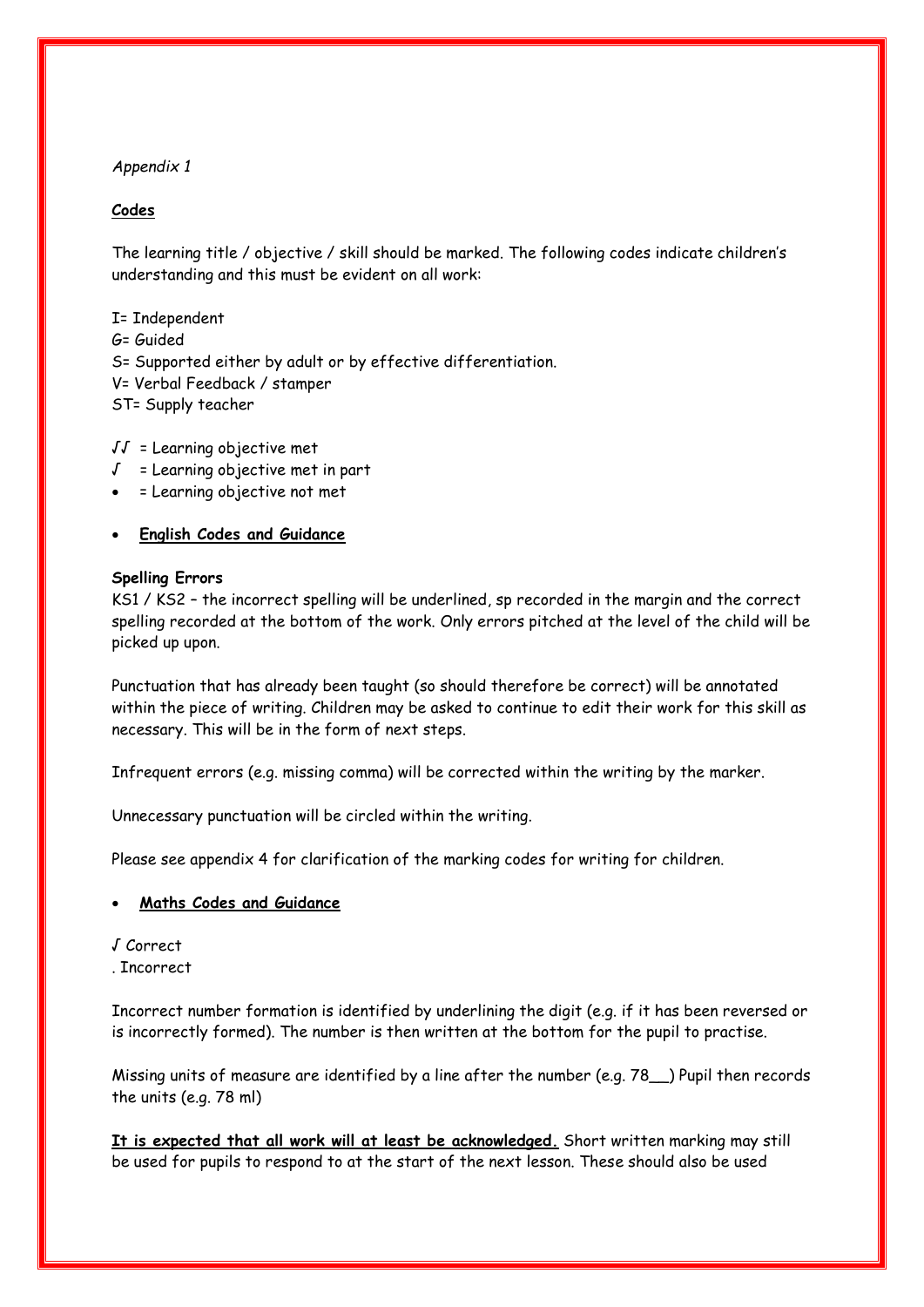during the guided session by teachers and teaching assistants when appropriate. **Maths should be marked in more-depth at least once a week.** This may include the following:

### **Consolidation Question**

This would be a question to consolidate what they have learnt the previous day. It can be used to see whether a pupil has retained a concept and as an opportunity to briefly revisit.

#### **Challenge Question**

This is used when the pupil does not require next day intervention but may benefit from a small challenge question. The response provides can be used as formative assessment for the teacher.

#### **Modelling of a method**

This is used when they have met the learning objective but have used an efficient method or made a mistake when using a method on a particular question (e.g. not lining up the digit correctly)

### **Foundation Subjects Guidance**

All Foundation Subjects should follow the codes stated above. Where applicable, English grammatical areas must be highlighted. It is expected that all work is at least acknowledged, (see codes above) with detailed marking of the subject taking place at least twice a half-term. Detailed marking may be in the following guise:

- Moving on comments
- Challenge questions
- Positive praise
- Consolidation questions
- Clarification of matter

*Appendix 2*

#### **Non-negotiable Procedures for Marking**

- All marking to be carried out in green / red pen.
- All marking to be carried out in clear legible handwriting in align with the school's handwriting policy.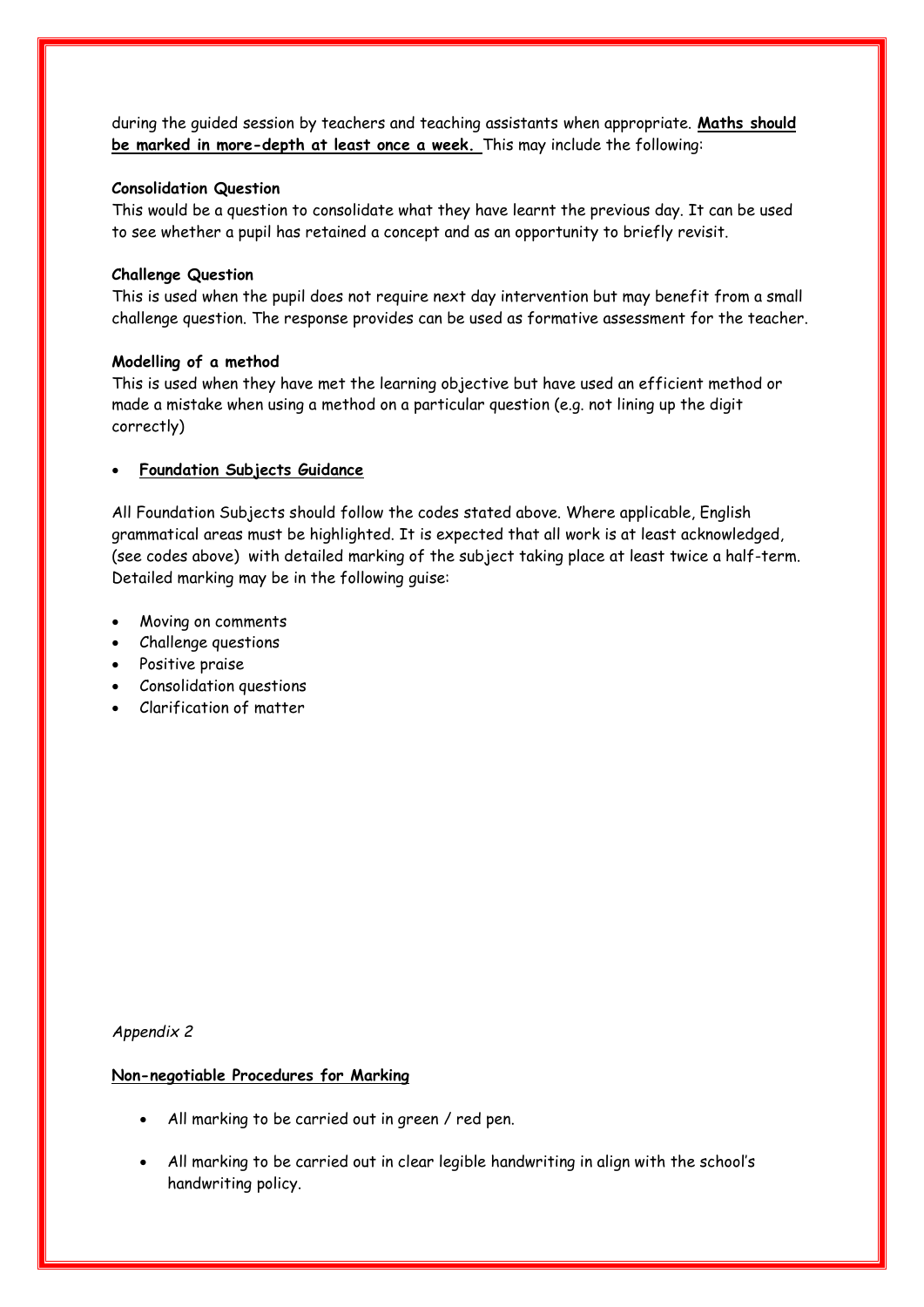- The marking code to be followed in all cases (see appendix 1)
- The marking code to be accessible to all children in the classroom.
- All pupils' work to be at least marked 'light' / 'acknowledged' by Teacher or Support Staff.
- In both Maths and English at least 1 piece of work per pupil should be developmentally marked in depth per week.
- In each Foundation Subject book (R.E, Topic, Science) at least 1 piece of work, per pupil, twice a half term should be developmentally marked in depth.
- Feedback comments must be constructed to require response by pupils, at an appropriate level of challenge, and such tasks must be completed by pupils.
- When developmentally marking writing, attention should be given to spelling, grammar and punctuation in line with the stage of development of the individual and strategies used to support their development. This will be done in line with the marking code. If a response is required for spelling no more than 3 spelling corrections for a piece of work will be given.
- Post-it note reminders can be used when a pupil is making an error that may be solved in the first instance through a daily reminder on their piece of work (e.g. 'Keep your writing on the line' or support with number formation by writing an example on the post-it note)
- Pupil response to comments should be clear so they have been completed. If in KS1 or Early Years this is verbal, it should be recorded at such. Response should be made as soon as reasonably possible in order to support pupils effectively.

*Appendix 3* 

Examples of feedback responses requesting response.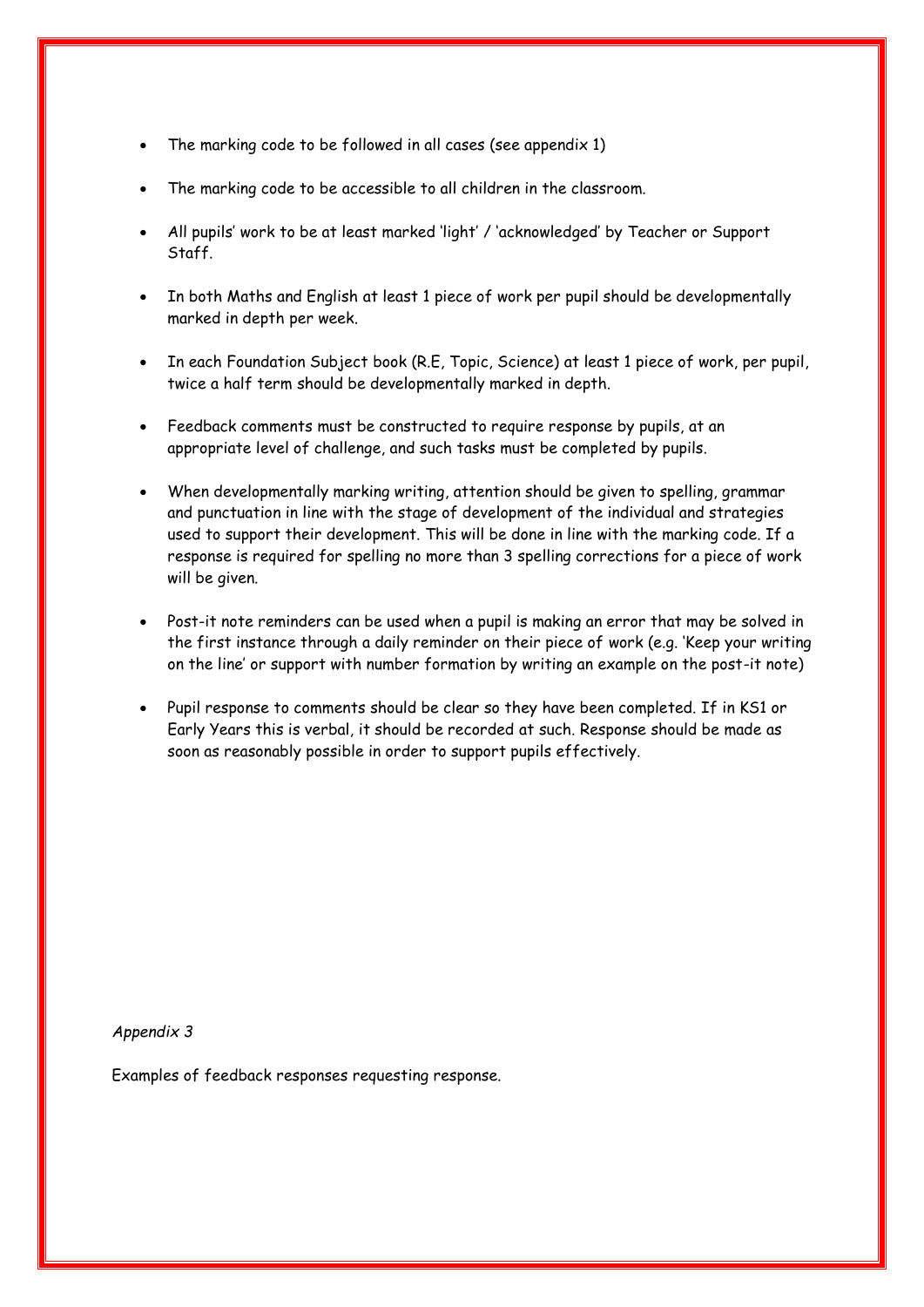**Writing Prompts** 

Read your Work - can you add... (3 full stops, an adverbial which says where, a question mark, etc)

Try to find the sentence which needs to be changed /doesn't make sense and improve ₩.

How could you check this? Now try these... (if activity writing about prompts/pictures/adding punctuation/Grammar)

Is there another way you could write this information (highlight sentence)? Can you find a Way you could Write this in a shorter sentence? Finish this sentence: ..... Fill in the blanks: ....

Highlight the sentence where you have used... (adverbials, connectives, correct punctuation, speech marks, persuasive language, etc) Boom! This sentence by adding ... Tell me 1/2/3 reasons why I should give you a Wow! Point for this work. Tell me ... that have ...?

Tell me two sentences that have adverbials

What ... Would you use to...? e.g. What word would you use show me what the character is feeling?

**Maths Prompts** Look back at your Work  $-$  can you add...(your method, a number line)

Can you find where you went wrong?

How could you check this? Now try these... (extension questions/Consolidation questions)

If the answer was .... What could the question be? Is there another way you could do this?

Can you find a quicker way of doing this?

Finish this sentence: .... (Explaining Work) Fill in the blanks: ... e.g.  $12 + 16 = 61$ 

Highlight where you have used (column method, grid method, a strategy to check your answer, etc)

Tell me 1/2/3 reasons why I should give you a Wow! Point for this work. Tell me ... that have ...?

Tell me two numbers that have a difference  $of 12.$ 

What ... Would you use to...? e.g. What unit Would you use to measure the width of the table?

> What are the  $...$  of  $...$  ? What are the factors of 42?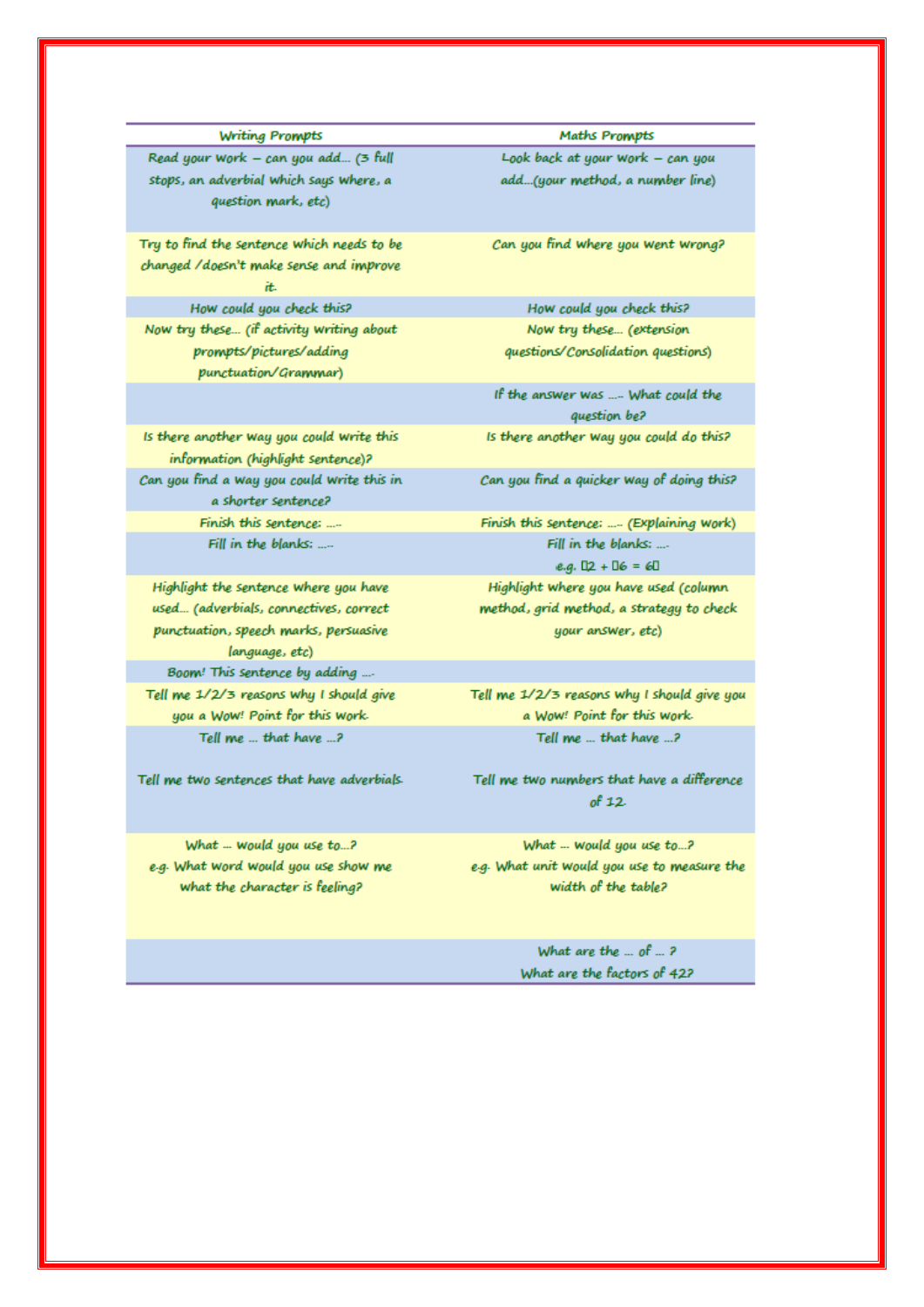Please Write another ... connective/sentence that shows me how the caterpillar moved.

Show me how you think this sentence would work with -- adverbials/connectives/ adjectives. Verbal: Please talk me through what you have done so far.

Show me how you could write it with ... adverbials, connectives, punctuation?

What would happen if...?

What is another ... method that might have Worked?

Show me how you think this will work with ...other numbers/3 digit numbers?

Verbal: Please talk me through what you have done so far.

Show me how you could do it with ... simpler numbers ... fewer numbers ... using a number line?

What would happen if...? e.g. What Would happen if you started with 522

What new Words today? What do they mean? What maths words also mean...?

Would it work with different numbers?

What if you could only use ...? e.g. Multiples of 5, 3 digit numbers, numbers less than O?

What if you could not use...? Multiples of 5, 3 digit numbers, numbers less than *O*, one digit numbers?

What if you could only use...? e.g. Short sentences, complex sentences, The adjectives for sight and sound?

What new words today? What do they

mean?

What if you could not use...? What if you could only use...? Short sentences, simple sentences, the adjectives for sight?